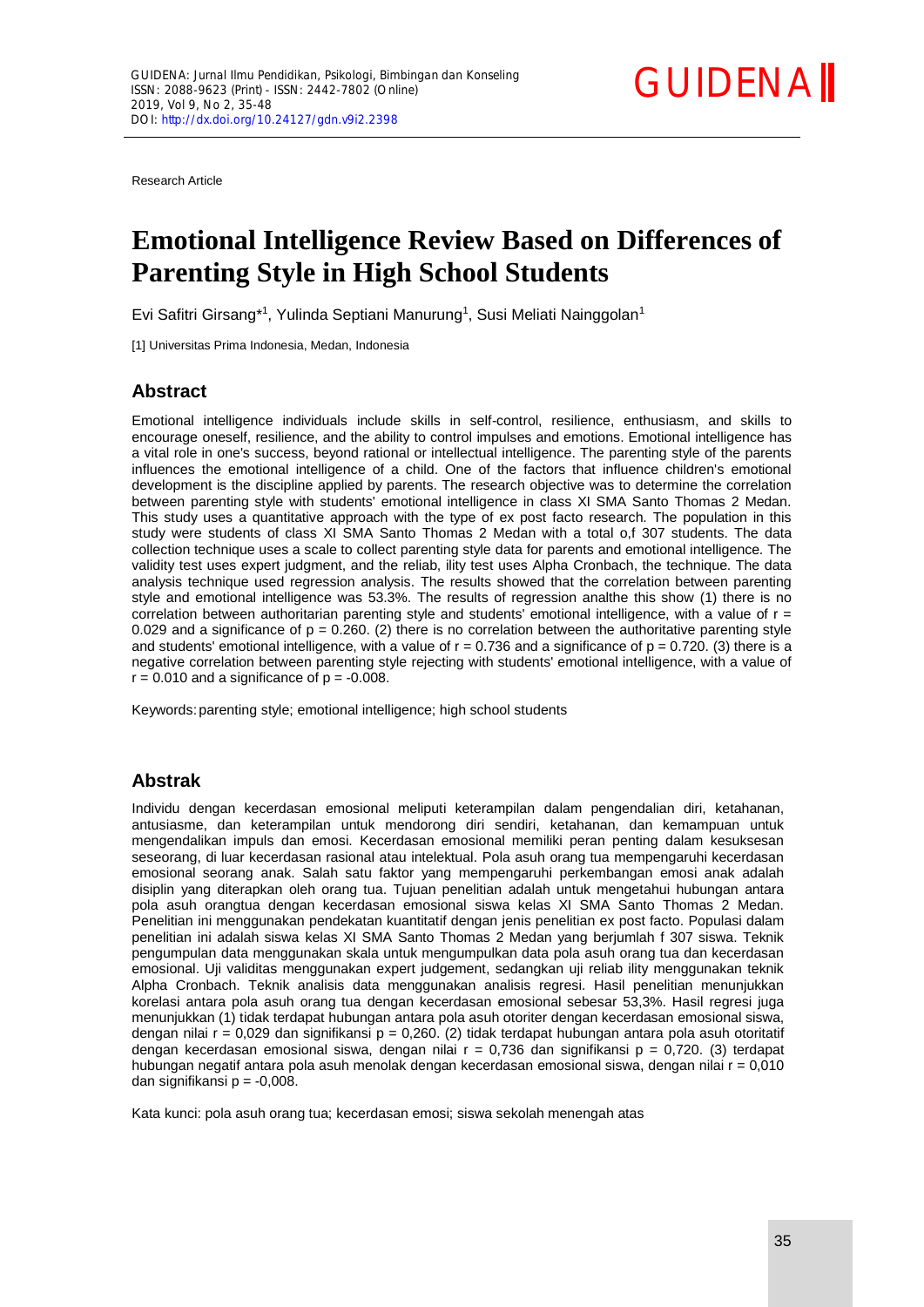

# **Introduction**

According to (Ali, nd), humans have psychic and non-psychic aspects closely related, both visible and visible, and invisible and in the human body. In the life of living things, there must be development. Human development starts from the womb, children, to adulthood. Youth is a transitional phase from childhood to adult life synonymous with biological and psychological growth and development.

According to Blos (Bariyyah Hidayati &., 2016), development in humans must exist to be resilient in facing problems and not dissolved in the problems at hand to get a solution. During youth, the role of the family, especially parents, is vital. Parents must monitor who they are friends with, how their social environment is, and the educational environment. At this time, children are very vulnerable to being influenced by the environment and peers, and they want to be considered vital. According to Papalia and Olds (Jahja, 2011), the youth phase is a transitional phase of development from childhood to adulthood, which usually begins at the age of 12 or 13 years and ends in the late teens or early twenties. (Jahja, 2011) states that males are more difficult to mature than girls. Therefore, men experience the early phase of youth, which is shorter, even though he is considered an adult at the age of 18, like girls. As a result, men often appear less for their age than women. However, there is a more mature status, very different from the behavior of younger youth.

In terms of education, young people are in high school who are classified as not being able to control themselves wisely. This is evidenced by the prevalence of naughty students, such as fighting against teachers, not doing assignments, cheating, skipping school, and joining in bad groups or alleys, like many truant students during school hours. Based on information from BPS, young people who commit crimes are increasing from year to year, such as teenage acquaintances, consuming drugs, and others.

One example of a phenomenon that occurred in Pontianak, West Kalimantan, on March 7, 2018. A young Madrasah Darussalam boy with the initials NF is suspected of assaulting his teacher. The assault was carried out because the perpetrator did not accept being reprimanded when using a cell phone while the lesson was in progress. There was an argument between NF and her teacher named Nuzul Kurniawati until finally, NF hit her teacher with the plastic chair she sat on. [\(http://www.kpai.go.id/\)](http://www.kpai.go.id/)

The same thing also happened at SMA Santo Thomas 2 Medan, where a student with the initials have often fought the teacher in the classroom and also did not do the homework given by his teacher. AM often gets reprimands from teachers who teach in her class because AM often makes a scene in class, especially when AM often fights the teacher. Likewise during exams, AM often cheated on a friend who sat beside him. AM also often follows her friends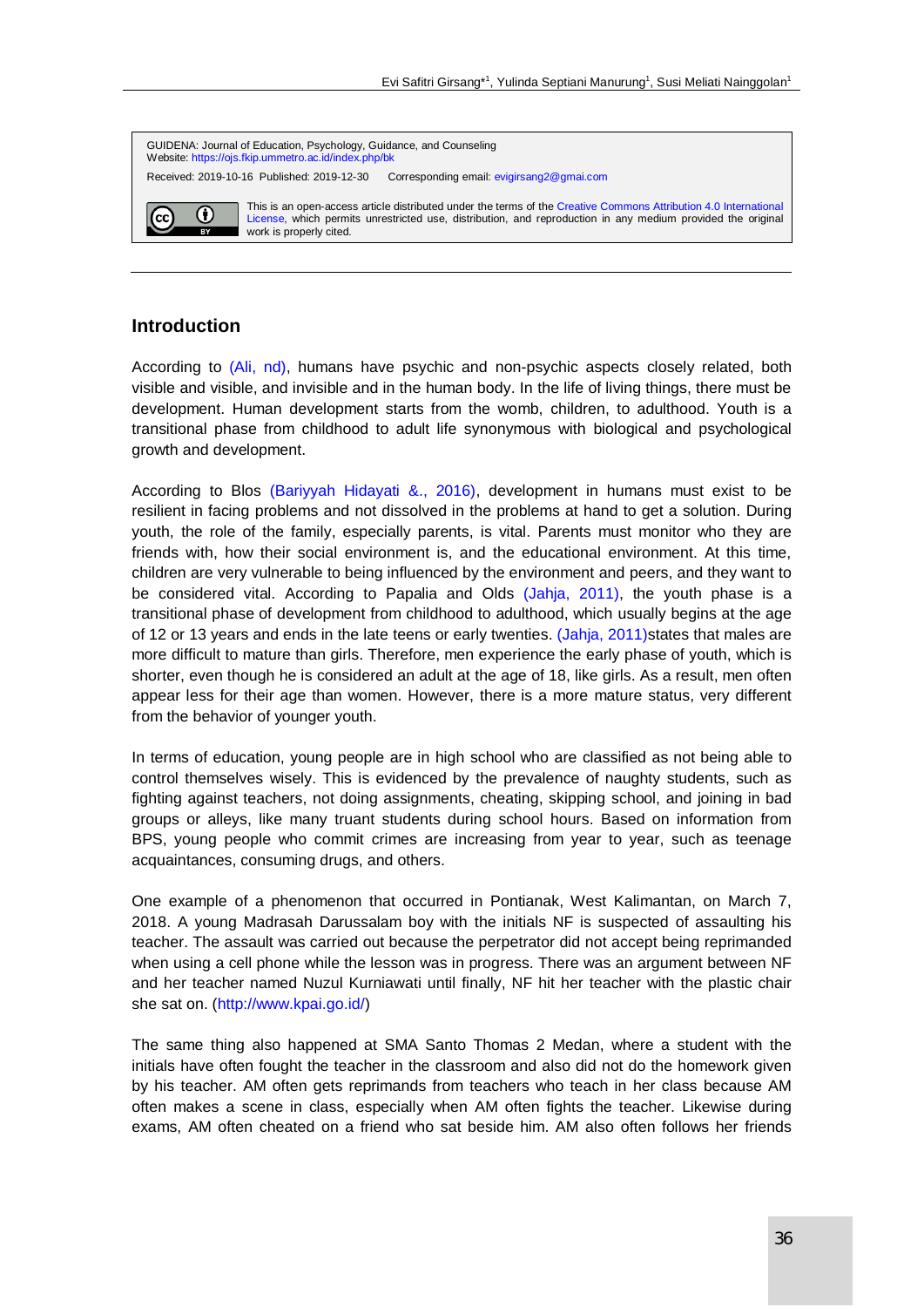skipping school, so she often gets a summons from the school's parents. From the example case above, it shows that most young people have not yet attached to optimal emotional intelligence in themselves.

Emotional intelligence as a foundation in child development. Emotional intelligence plays a significant role in the success of the child. The majority of people know that their intellectual intelligence will determine the key to a person's success, but few understand that emotional intelligence is equally important in determining children's success. Someone's skill to be challenging in dealing with problems well is also related to emotional intelligence. A child who cannot calm down in the face of the problems faced is the same as a lack of emotional intelligence in the child.

According to Goleman, emotional intelligence is a skill to control, tenacious attitude, enthusiasm, and skills to encourage the mind. Emotional intelligence is a collection of emotions that includes self-control skills and can deal with uncertain things. With his emotional intelligence, it is hoped that the child will be able to get through the problems in the child's life; in learning emotional intelligence, it also affects the child's academic grades. Only a few high-level students can control their emotions.

According to Baumrind (in Zahara, 2011), parenting style Parenting consists of four types of parenting styles: authoritarian parenting style, authoritative parenting style, rejecting parenting style, and permissive parenting style. Authoritarian parenting style is a parenting style that restrains and sanctions children. Parents restrain their children from following their directions; otherwise, they will sanction and reward hard work and effort. Authoritarian parents curb and control their children with few words. The authoritative parenting style encourages children to be independent but still apply signs and control their actions.

Word communication is still allowed, and parents give warmth and nurture their children. Parenting style rejecting, a namely parenting style that does not want to interfere. The child who has rejecting parents thinks that they are not more important than their parents' interests because the parents do not interfere in the lives of their children. Permissive parenting style, which is a parenting style that only gives minimal rules. Such parents give their children the freedom to do what they want.

Parenting style applied from parents can affect the character of the child. According to Satiadarma and Waruwu(Mahatfi, 2015), When parents or the social environment universally apply the right parenting style, the children will be more able to control themselves with the conditions they have to face, so that they will be able to get through the problems in their lives. Inversely, if or the social environment does not provide love and attention, it is likely that these children will experience difficulties when interacting socially because they will usually experience various problems in controlling their emotional turmoil.

Therefore, the problem formulation appears, namely how the parenting style of the parents will have an impact on the emotional intelligence of the child. This is because adolescents have different emotional intelligence because of differences in parenting styles from their parents. The difference from each parenting style has an impact on the development of children's emotional intelligence. So the researcher wants to examine how parenting styles are appropriate to practice with the child to support teenage emotional intelligence. In accordance with the formulation of the problem above, the purpose of this study is to determine the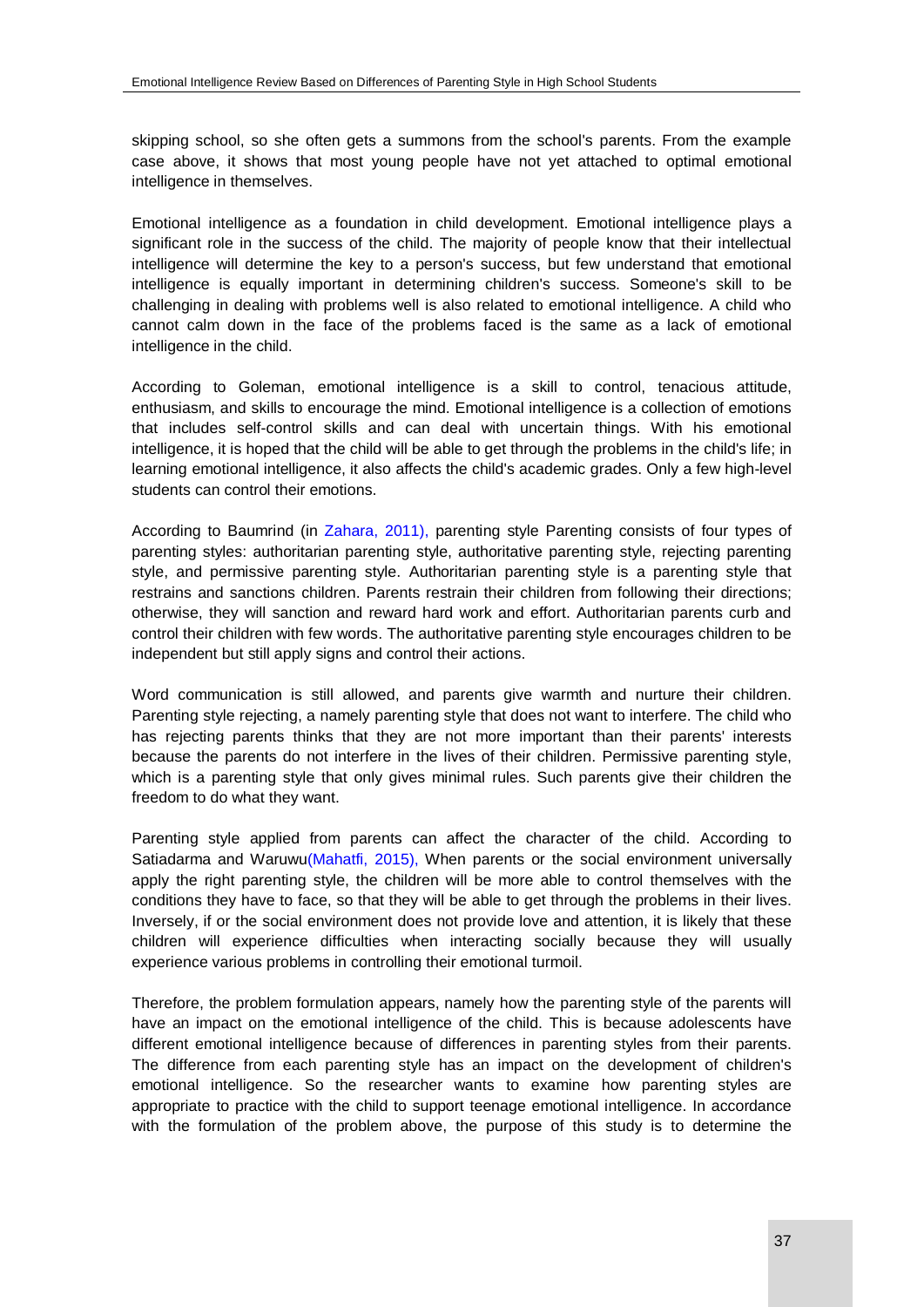relationship between emotional intelligence and parenting style parents in SMA Santo Thomas 2 Medan students.

The major hypothesis can be put forward, namely about the relationship between parenting style and emotional intelligence. The first minor hypothesis is that there is a negative relationship between authoritarian parenting style and emotional intelligence; it is assumed that if the parenting style of parents tends to be authoritarian, it will cause a decrease in the child's emotional intelligence, inversely proportional to if the parenting style of the parents is not too authoritarian. The child's emotional intelligence is advanced. The second minor hypothesis, namely: there is a positive relationship between authoritative parenting style and emotional intelligence, which is assumed if parenting style parents are authoritative, it will increase children's emotional intelligence, inversely proportional to if parenting style parents are not authoritative, then children's emotional intelligence will be slightly advanced. The third minor hypothesis, namely: there is a negative relationship between parenting style rejecting and emotional intelligence, which is assumed if parents provide parenting style rejecting, it will reduce the child's emotional intelligence, inversely proportional to if the parenting style of parents is not too rejecting, then the child's emotional intelligence will tend to be advanced.

The fourth minor hypothesis is that there is a negative relationship between permissive parenting style and emotional intelligence, which is assumed if parenting tends to be permissive, it will cause a decrease in children's emotional intelligence, inversely proportional to if the parenting style of parents is not too permissive. The child's emotional intelligence is advanced. Then it will reduce the emotional intelligence of the child, inversely proportional to if the parenting style of the parents is not too rejecting. The child's emotional intelligence will tend to be advanced. The fourth minor hypothesis is that there is a negative relationship between permissive parenting style and emotional intelligence, which is assumed if parenting tends to be permissive, it will cause a decrease in children's emotional intelligence, inversely proportional to if the parenting style of parents is not too permissive. The child's emotional intelligence is advanced. Then it will reduce the emotional intelligence of the child, inversely proportional to if the parenting style of the parents is not too rejecting. The child's emotional intelligence will tend to be advanced. The fourth minor hypothesis is that there is a negative relationship between permissive parenting style and emotional intelligence, which is assumed if parenting tends to be permissive, it will cause a decrease in children's emotional intelligence, inversely proportional to if the parenting style of parents is not too permissive. The child's emotional intelligence is advanced.

# **Method**

The research method used is quantitative. The dependent variable is emotional intelligence. The independent variable is the parenting style. Emotional intelligence is an intelligence that demands brain empowerment, maintains emotional balance, and communicates it through control skills, awareness, empathy, enthusiasm, and the ability to interact. Parenting style What is meant in this study is the unity of attitudes applied by parents to young children at home, including their attitudes in guiding, educating, disciplining, and protecting children according to the existing rules in the social sphere. The population is the total number of groups, people, events, or things that the researcher wants to invest in (Sekaran, 2006). The population in this study were students of class XI SMA Santo Thomas 2 Medan, totaling 307 students. The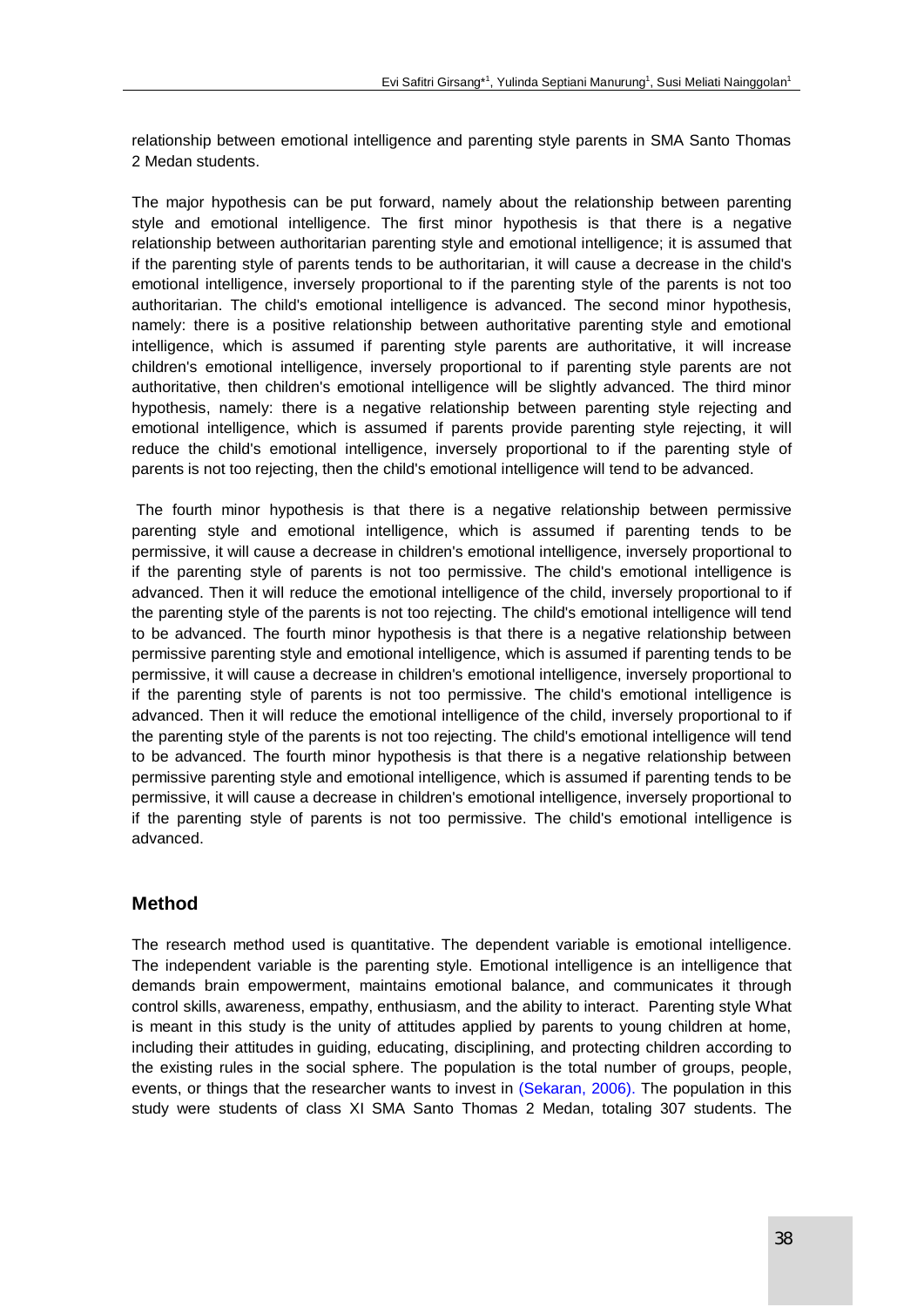sample is part of the population that is the source of the specific information needed in research (Fraenkle & Wallen, 2008). The sample consisted of 159 students.

|              | rabio 1. roscaron campios |                                      |      |
|--------------|---------------------------|--------------------------------------|------|
| <b>Class</b> | The number of students    | Sample                               | %    |
| XI IPA 1     | 29                        | $29/307x159 = 15.01 = 15$ students   | 9%   |
| XI IPA 2     | 31                        | $31 / 307x159 = 16.05 = 16$ students | 10%  |
| XI IPA 3     | 30                        | $30 / 307x159 = 15.53 = 16$ students | 10%  |
| XI IPA 4     | 30                        | $30 / 307x159 = 15.53 = 16$ students | 10%  |
| XI IPA 5     | 32                        | $32/307x159 = 16.57 = 17$ students   | 11%  |
| XI IPS 1     | 31                        | $31 / 307x159 = 16.05 = 16$ students | 10%  |
| XI IPS 2     | 31                        | $31 / 307x159 = 16.05 = 16$ students | 10%  |
| XI IPS 3     | 31                        | $31 / 307x159 = 16.05 = 16$ students | 10%  |
| XI IPS 4     | 31                        | $31 / 307x159 = 16.05 = 16$ students | 10%  |
| XI IPS 5     | 31                        | $31 / 307x159 = 16.05 = 16$ students | 10%  |
| TOTAL        | 307                       | 159 students                         | 100% |

Table 1. Research Samples

The data collection method is a scientific step to obtain data with specific purposes and uses. The scale refers to a data collection instrument in the form of a suitable list, but the alternatives provided are tiered (Sugiyono, 2009). The method used in data collection is the scale division method to measure emotional intelligence and parenting style. This emotional intelligence scale refers to the emotional intelligence aspects proposed by (Goleman 2006): identifying control skills, awareness, empathy, passion, and the ability to interact with others. The emotional intelligence scale consists of 50 statement items divided into 25 good statements and 25 negative statements. The statement items can be seen in Table 2 below.

| Table .2 Blue print emotional intelligence scale |  |
|--------------------------------------------------|--|
|                                                  |  |

| No |                               | Item Number       |                    |       |
|----|-------------------------------|-------------------|--------------------|-------|
|    | Aspect                        | Favourable        | Unfavourable       | Total |
|    | Recognizing emotions          | 1, 10, 21, 22, 41 | 11,20,39,40,50     | 10    |
|    | Manage emotions               | 2,9,23,24,42      | 12, 19, 37, 38, 49 | 10    |
|    | Motivate the inner            | 3,8,25,26,43      | 13, 18, 35, 36, 48 | 10    |
| 4  | Recognizing people's emotions | 4,7,27,28,44      | 14, 17, 33, 34, 47 | 10    |
| 5  | Making connections            | 5,6,29,30,45      | 15, 16, 31, 32, 46 | 10    |
|    | Total                         | 25                | 25                 | 50    |

This study's parenting style scale is by the aspects of the parenting style proposed by Baumrind (in Permatasari, 2015), namely, authoritarian parenting style, authoritative parenting style, rejecting parenting style, permissive parenting style. The parenting style scale consists of 40 items, with 20 good statements and 20 negative statements. Statement items can be seen in Table 3 below:

| No            |                               | Item Number       | Total              |    |
|---------------|-------------------------------|-------------------|--------------------|----|
|               | Parenting style type          | Favourable        | Unfavourable       |    |
|               | Parenting style authoritarian | 4, 11, 15, 19, 28 | 16, 18, 29, 31, 34 | 10 |
| $\mathcal{P}$ | Parenting style authoritative | 2,7,13,22,37      | 3,6,14,21,27       | 10 |
| 3             | Parenting style rejecting     | 8, 12, 23, 25, 35 | 1,10,24,32,36      | 10 |
| 4             | Parenting style permissive    | 5, 17, 33, 38, 40 | 9,20,26,30,39      | 10 |
|               | Total                         | 20                | 20                 | 40 |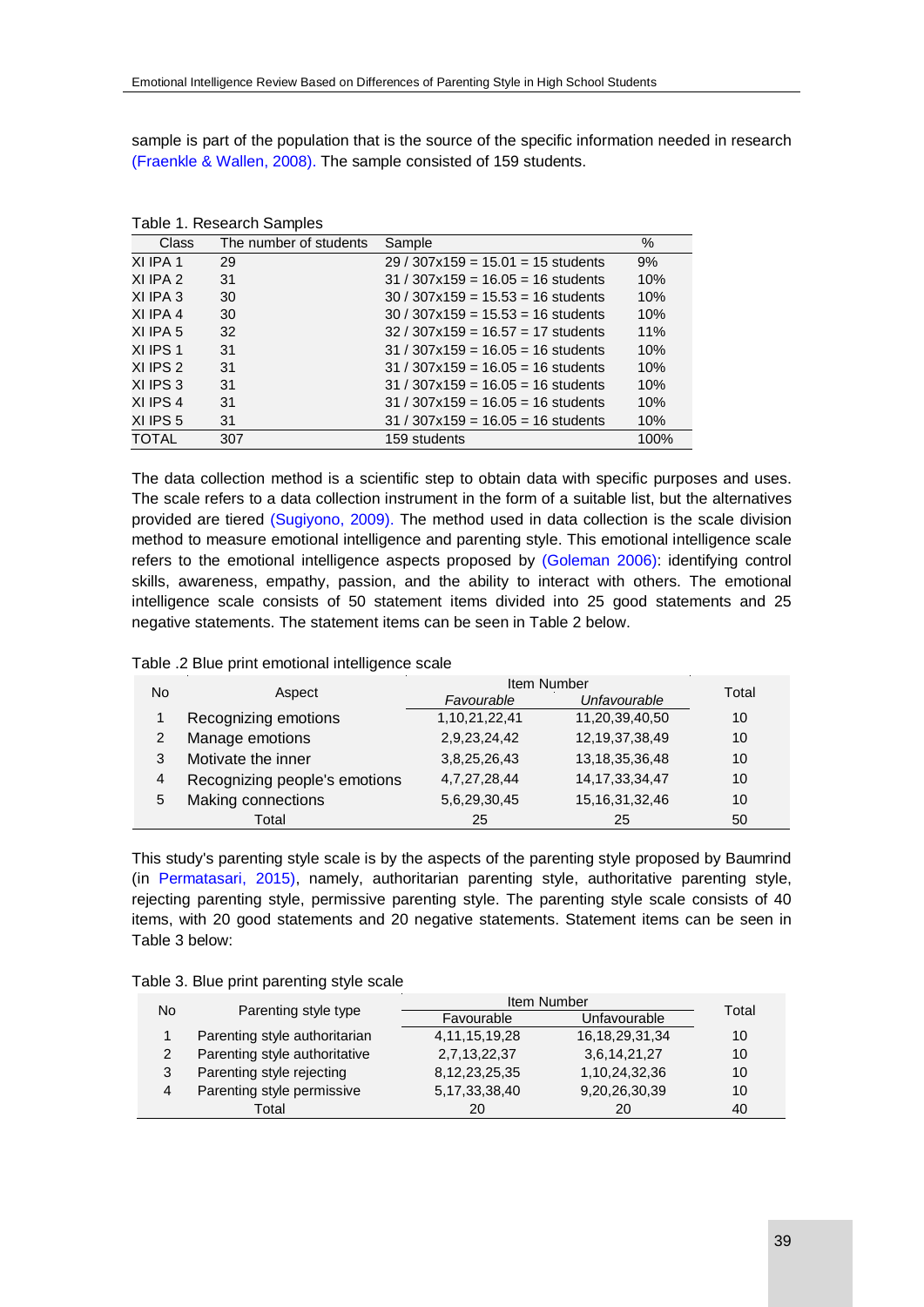The type of validity used in this study is content validity. Content validity is the validity that is estimated by testing the test's content by rational analysis or through professional judgment. This validity refers to the extent to which a test/scale/instrument's contents can measure what should be measured. Reliability or level of confidence is a measure that shows the trustworthiness of an instrument. Reliability is proving the consistency and stability of measurement instruments. An instrument is reliable if used several times to measure the same instrument; it will produce the same data.

This research is quantitative research, which explains the phenomenon by collecting numerical data, which is analyzed using mathematical-based methods in individual statistics. This research is an exploratory research type. The nature of this research is regression analysis. Regression analysis is a study of the relationship between one variable called the explained variable, and one or two explanatory variables. There are four prerequisite tests used in this study; namely, the normality test used to determine whether the distribution data is standard or not, the autocorrelation test is used to test whether residual correlation occurs in the linear regression model, the multicollinearity test is carried out to determine whether there is a perfect correlation between independent variables in a regression model, and the heteroscedasticity test to determine whether there are an unequal variance and residuals in one observation with other observations in a regression model (Prayitno, 2016). In this study, the data will be processed using SPSS 18.0

# **Result and Discussion**

#### **Implementation of Trials**

The trial of 80 students was conducted on May 29, 2019, which was conducted at SMA Santo Thomas 3 Medan for class XI students.

#### **1. Scale to reveal emotional intelligence.**

On the emotional intelligence scale, there are 50 items. The scale is deployed and then collected again. Then the scoring is to find out which items have fallen. With a Corrected itemtotal Correlation value below 0.3, it is declared invalid because it does not meet the validity criteria, so of the 50 items in emotional intelligence, 15 items have failed, namely items 1, 2, 3, 4, 6, 8, 9, 11, 12, 18, 21, 22, 24, 25, 29. So 35 items were valid. The next stage is to enter the score of items that are considered valid for the reliability test. Based on the reliability testing of valid items using the Cronbach Alpha formula, the reliability coefficient is 0.889. This means, the scale that has been compiled is declared reliable, which can be relied on to be used at other times to express emotional intelligence. Following is table 4, details of valid and invalid items.

|              |                                |            |           | Items              |      |       |
|--------------|--------------------------------|------------|-----------|--------------------|------|-------|
| <b>No</b>    | Aspect                         |            | Favorable | Unfavorable        |      | Total |
|              |                                | Valid      | Fall      | Valid              | Fall |       |
| $1 \quad$    | Recognizing emotions           | 10.41      | 1, 21, 22 | 20, 39, 40, 50     | 11.  | 10    |
| $\mathbf{2}$ | Manage emotions                | 23.42      | 2.9.24    | 19, 37, 38, 49     | 12,  | 10    |
| 3            | Motivate yourself alone        | 8, 26, 43  | 3, 25,    | 13, 35, 36, 48     | 18,  | 10    |
|              | 4 Recognizing peoples emotions | 27, 28, 44 | 4.7       | 14, 17, 33, 34, 47 |      | 10    |

5 Build up connection 5, 30, 45 6, 29 15,16,31, 32, 46 - 10

Total 13 12 22 3 50

Table. 4 Details of the validity and fall of the Emotional Intelligence scale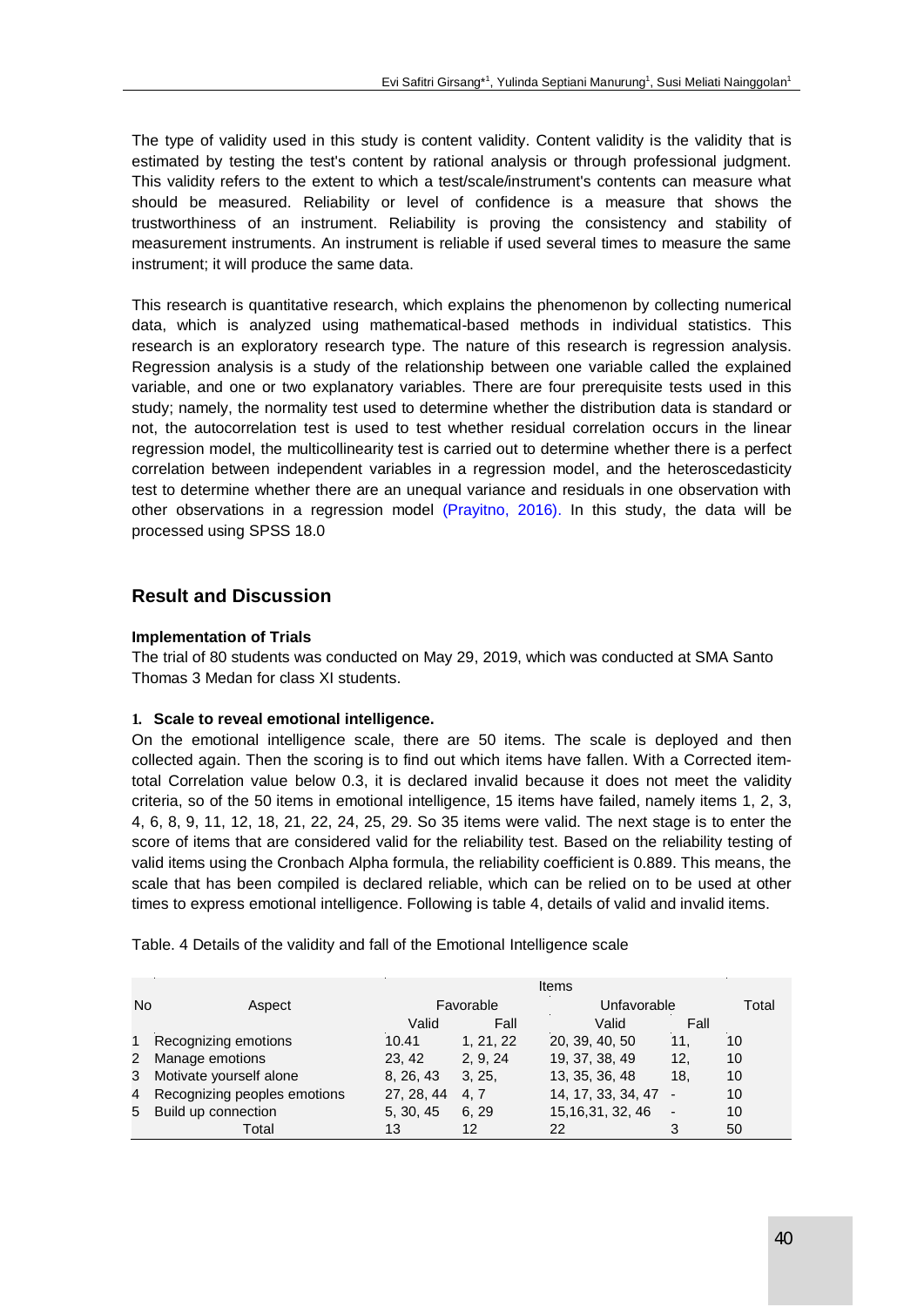## **2. Scale to reveal parenting style**

On the parenting style scale, there are 40 items. The scale is deployed and then collected again. Then scoring to find out which items have fallen. With a Corrected item-total Correlation value below 0.3, it is declared invalid because it does not meet the validity criteria, so of the 40 items in the parenting style, five items have failed, namely items 4, 12, 31, 32, 37. So that there are 35 useful items. The next stage is to enter the score of items that are considered valid for the reliability test. Based on the reliability testing of valid items using the Cronbach Alpha formula, the reliability coefficient is 0.849 for the authoritarian parenting style, 0.859 for the authoritative parenting style, and 0.861 for rejecting parenting style 0.950 permissive. Following is table 5, details of valid and invalid items.

| Lable. 5 Details of Points of the Legitimate and Failing style parenting styles |                                  |                |                 |                  |                          |    |
|---------------------------------------------------------------------------------|----------------------------------|----------------|-----------------|------------------|--------------------------|----|
| No                                                                              | Parenting style type             |                | Item Number     |                  |                          |    |
|                                                                                 |                                  |                | Favorable       |                  | Unfavorable              |    |
|                                                                                 |                                  | Valid          | Fall            | Valid            | Fall                     |    |
| 1                                                                               | parenting style<br>authoritarian | 11, 15, 19, 28 | 4               | 16, 18, 29, 34   | 31                       | 10 |
| 2                                                                               | parenting style<br>authoritative | 2, 7, 13, 22   | 37              | 3, 6, 14, 21, 27 | $\overline{\phantom{a}}$ | 10 |
| 3                                                                               | parenting style rejecting        | 8, 23, 25, 35  | 12 <sup>°</sup> | 1, 10, 24, 36    | 32                       | 10 |

4 parenting style permissive 5, 17, 33, 38, 40 - 9, 20, 26, 30, 39 - 10

Total 16 3 19 2 40

# Table. 5 Details of Points of the Legitimate and Falling style parenting styles

#### **Research Implementation**

The research was carried out on 159 XI students on July 9, 2019, at SMA Santo Thomas 2 Medan. Retrieval of research data begins by sharing the research scale that has been rearranged by the researcher to the subject. The scale for revealing emotional intelligence variables consists of 35 items, and the scale has been rearranged for research. The following is table 6 of the new numbering of emotional intelligence statement items after the trial.

|                |                                        |               | ີ            |    |
|----------------|----------------------------------------|---------------|--------------|----|
| <b>No</b>      | Aspect                                 |               | Item Number  |    |
|                |                                        | Favorable     | Unfavorable  |    |
|                | Identifying emotions                   |               | 10,25,26,35  | 4  |
| 2              | Manage emotions                        | 3,11,27       | 9,23,24,34   |    |
| 3              | Motivate yourself Alone                | 12.28         | 4,21,22,33   | 6  |
| $\overline{4}$ | Recognizing people's<br>emotions Other | 2,13,14,29    | 5,8,19,20,32 | 9  |
| 5              | Making connections                     | 1, 15, 16, 30 | 6,7,17,18,31 | 9  |
| Total          |                                        | 13            | 22           | 35 |

The scale for expressing the parenting style variable consists of 35 items, and the scale has been reconstructed for research—the following table 7 new numbering for parenting style scale.

#### Table 7. New Numbering Items Parenting style statement After testing

| Parenting style type<br>Item number<br>Number | ⊺otal |
|-----------------------------------------------|-------|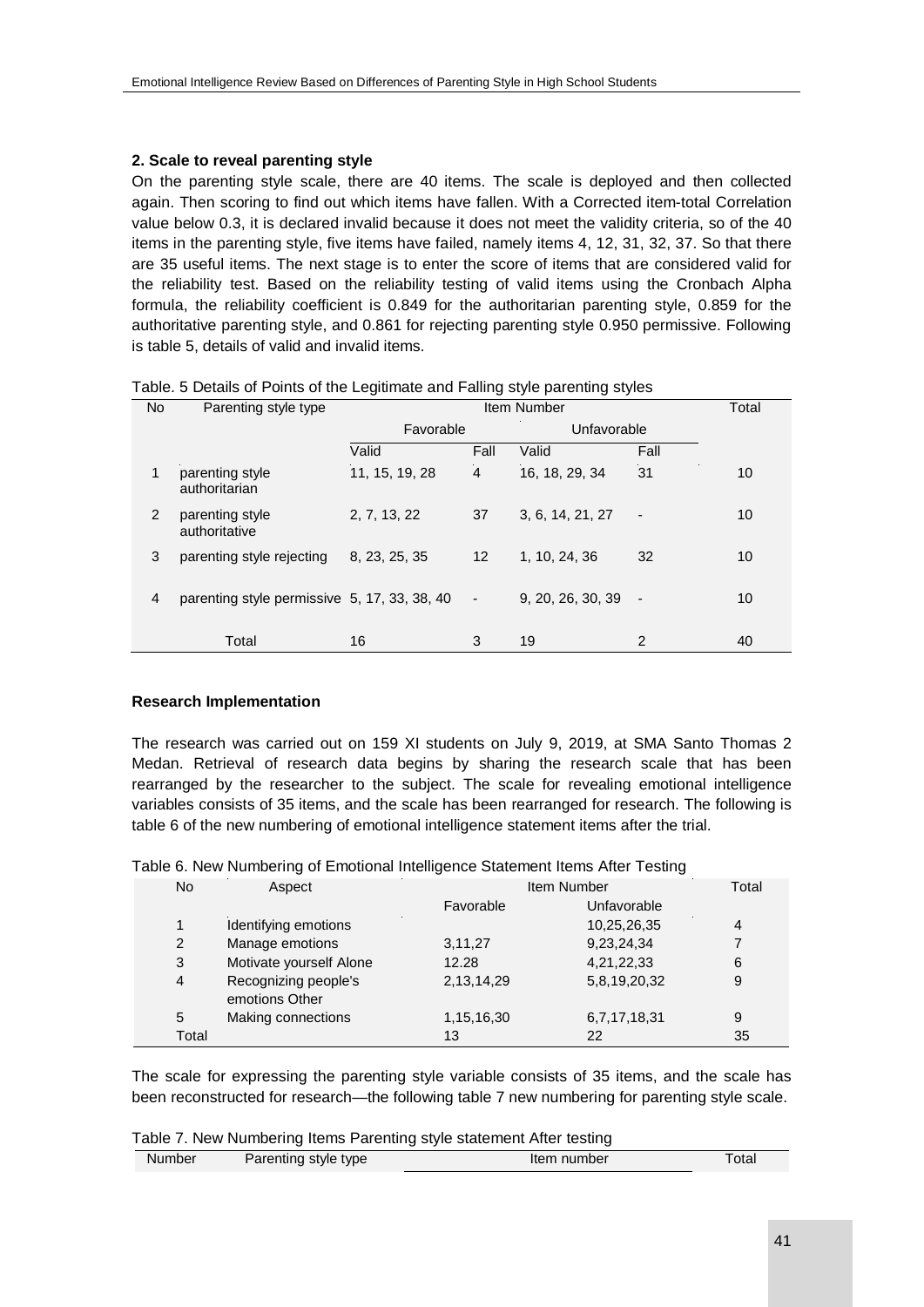|   |                               | Favorable         | Unfavorable     |    |
|---|-------------------------------|-------------------|-----------------|----|
|   | parenting style authoritarian | 2, 8, 18, 28      | 15, 25, 29, 31  | 8  |
| 2 | parenting style authoritative | 10, 12, 19, 24    | 3, 5, 6, 11, 13 | 9  |
| 3 | parenting style rejecting     | 9, 20, 27,        | 1, 3, 7, 21, 35 | 8  |
| 4 | parenting style permissive    | 4, 14, 22, 32, 34 | 17, 23, 26, 30, | 10 |
|   |                               |                   | 33              |    |
|   | Total                         | 16                | 19              | 35 |

The second step is to assign a value to each item on the scale. Grading is done by looking back at the weight of each item and then entering it into Microsoft Excel, which is then copied to SPSS for analysis.

## **Data analysis**

#### **Classic assumption test**

The assumption test aims to test whether the regression model used in this study is feasible or not. There are four assumption tests used in this study, namely the normality test, linearity test, multicollinearity test, and heteroscedasticity test.

#### **Normality test**

The normality test is used to test whether the regression model has a normal distribution or not. The assumption of normality is an important requirement in testing the significance (significance) of the regression coefficient. A good regression model is a regression model that has a normal or near-normal distribution, so it is feasible to do statistical testing. The basis for decision making is based on finding data normality that can be measured by looking at the probability number (Asymptotic Significance)

- a. If the probability> 0.05, then the distribution of the population is expected.
- b. If the probability <0.05, then the population is not normally distributed.

Visual testing can also be done using the normal Probability Plots image method in the SPSS 16.0 program. The basis for decision making:

- a. If the data spread around the diagonal line and follows the direction of the diagonal line, it can be concluded that the regression model fulfills the assumption of normality.
- b. If the data spreads far from the diagonal line and does not follow the direction of the diagonal line, it can be concluded that the regression model does not meet the assumption of normality.

The results of the normality test that have been carried out obtained the KS-Z coefficient (Kolmogorov-Smirnov Z) = 1.040 with sig. Equal to 0.229 for test 2 (two) tails ( $p$  > 0.05), which means that the residual value is usually distributed.

| able. O INUITIAIIIY TEST NESUITS   |                 |                         |
|------------------------------------|-----------------|-------------------------|
| One-Sample Kolmogorov-Smirnov Test |                 | Unstandardized Residual |
| N                                  |                 | 159                     |
| Normal Parameters, b               | Mean            | 0000000                 |
|                                    | Std. Deviation  | 5.88114170              |
| Most Extreme Differences           | Absolute        | . 082                   |
|                                    | Positive        | . 059                   |
|                                    | <b>Negative</b> | $-0.082$                |
| Kolmogorov-Smirnov Z               |                 | 1,040                   |
|                                    |                 |                         |

# Table. 8 Normality Test Results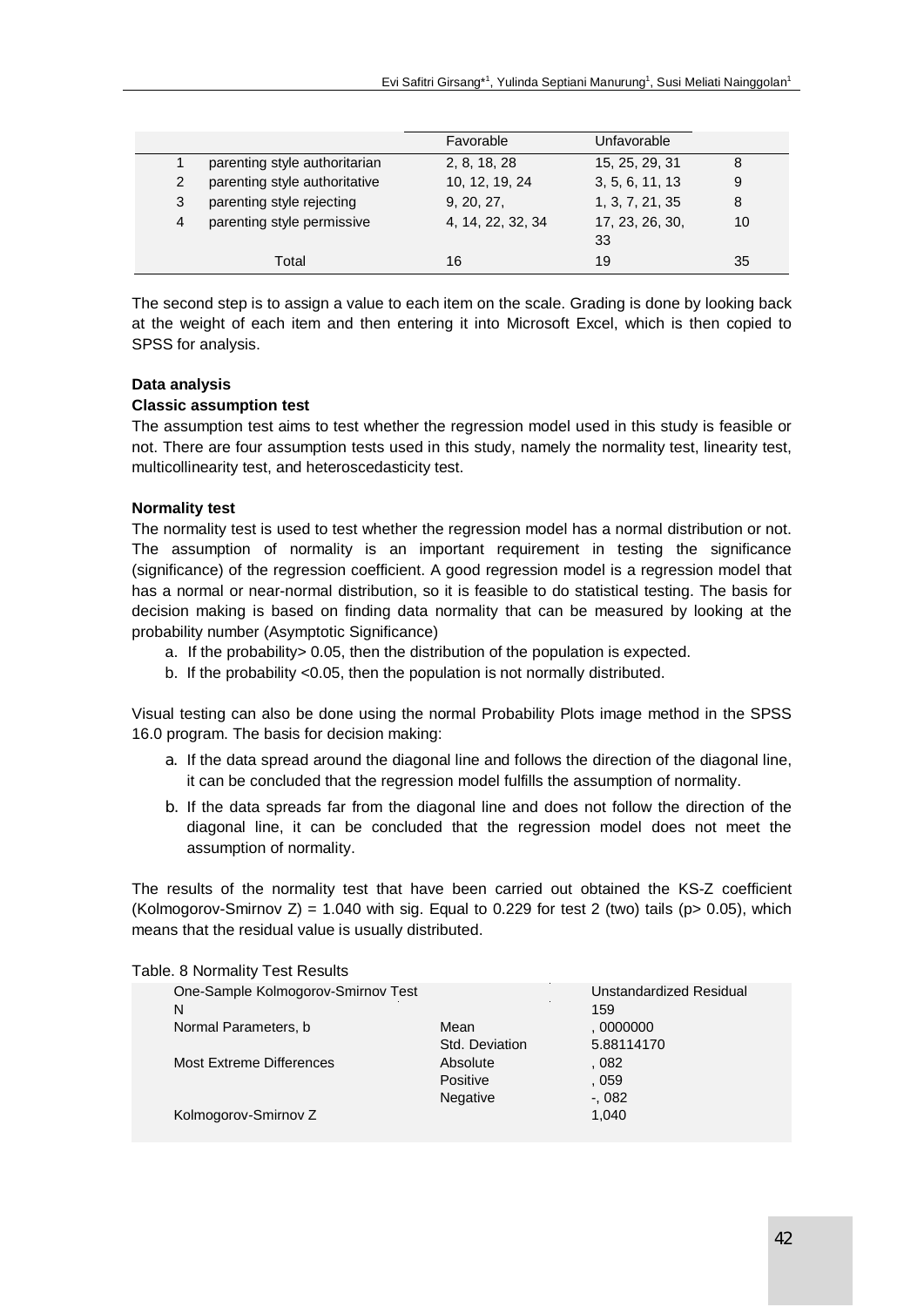| Asymp. Sig. (2-tailed) | 229 |
|------------------------|-----|
|                        |     |

#### b. Autocorrelation Test

The autocorrelation test is used to test whether, in the linear regression model, there is a residual correlation for one observation with another observation that is arranged according to the time series (Prayitno, 2016). The results obtained from the test were obtained from the Durbin-Watson statistical value of 2.067, located between 1.7925 and 2.207; thus, there was no autocorrelation. The following table shows the results of the autocorrelation test.

#### Table 9. Autocorrelation Test Results

Model Summary b

| ט זיוווווואט וסטטווו |      |          |                      |                               |                   |
|----------------------|------|----------|----------------------|-------------------------------|-------------------|
| Model                |      | R Square | Adjusted R<br>Square | Std. Error of the<br>Estimate | Durbin-<br>Watson |
| dimension0 1         | 738a | 545      | 533                  | 5.957                         | 2.067             |

#### c. Multicollinearity Test

The multicollinearity test aims to test whether the regression model found a correlation between independent variables (independent). A good regression model should not correlate with the independent variables. If the independent variables are correlated, then these variables are not orthogonal. Orthogonal variables are independent variables in which the correlation value between independent variables is equal to zero (Ghozali, 2006). In this study, to detect the presence or absence of multicollinearity in the regression model, it can be seen from the Tolerance value and the opposite of the Variance Inflation Factor (VIF). Here, each independent variable became the dependent variable (dependent) and regressed to the other independent variables. Tolerance measures the variability of the selected independent variable that is not explained by other independent variables. Thus, a low tolerance value is the same as a high VIF value (because of VIF =  $1$  / tolerance). The basis of the analysis is:

- 1. If the tolerance value is> 0.10 or equal to the VIF value <10, it can be concluded that there is no multicollinearity between the independent variables in the regression model.
- 2. If the tolerance value is <0.10 or equal to the VIF value> 10, it can be concluded that there is multicollinearity between the independent variables in the regression model.

The multicollinearity test was conducted to determine whether there was a relationship between the independent variables, namely parenting, authoritarian, authoritative, rejecting, and permissive styles. The authoritarian style parenting variable has a Tolerance value> 0.01, which is equal to 0.994 and a VIF value> 10, which is equal to 1.006, so it can be said that there is no multicollinearity. The authoritative parenting style variable has a Tolerance value> 0.01, which is 0.752, and a VIF value <10, which is 1.330, so it can be said that there is no multicollinearity. The parenting style rejecting variable has a Tolerance value> 0.01, which is 0.990 and a VIF value> 10, which is 1.010, so it can be said that there is no multicollinearity. The permissive style parenting variable has a Tolerance value> 0.01, which is 0.751 and a VIF value <10, which is equal to 1. 332, it can be said that there is no multicollinearity. The following is a table of 10 multicorrelation test results.

#### d. Heteroscedasticity Test

The heteroscedasticity test aims to test whether in the regression model, there is an inequality of variance from the residuals of one observation to another. The existence of a variant of the independent variable is constant for each specific value of the independent variable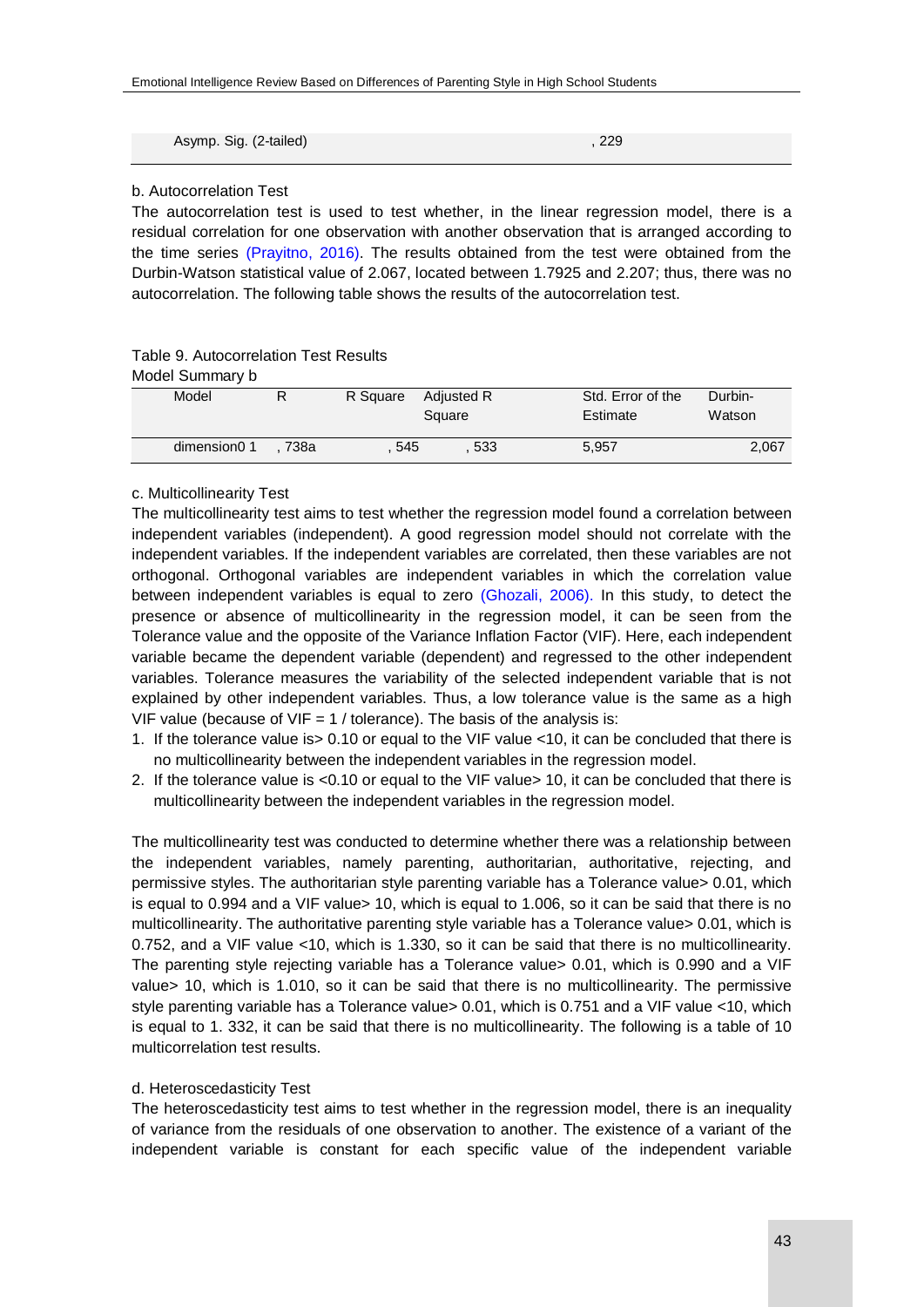(homoscedasticity). A good regression model is one that does not occur heteroscedasticity. The fundamental analysis is as follows:

- 1. A specific pattern, such as the dots that form a specific regular pattern (wavy, widened, then narrowed), indicates that heteroscedasticity has occurred.
- 2. If there is no clear pattern, and the dots spread above and below the 0 on the Y axis, there is no heteroscedasticity.

| <b>UUGIIIUIGIII</b> O   |              |              |              |           |              |                   |            |
|-------------------------|--------------|--------------|--------------|-----------|--------------|-------------------|------------|
| Model<br>Unstandardized |              | Standardized |              |           | Collinearity |                   |            |
|                         | Coefficients |              | Coefficients |           |              | <b>Statistics</b> |            |
|                         |              | Std.         |              |           |              |                   |            |
|                         | B            | Error        | <b>Beta</b>  | T.        | Sig.         | Tolerance         | <b>VIF</b> |
| 1 (Constant)            | 20,129       | 8,953        |              | 2,248     | .000         |                   |            |
| Authoritarian           | $-068$       | . 189        | $-0.023$     | $-0.359$  | , 260        | . 994             | 1,006      |
| Authoritative           | 2,964        | , 220        | , 738        | 13,496    | , 720        | . 752             | 1,330      |
| Rejecting               | $-0.017$     | .186         | $-0.006$     | $-$ , 103 | .010         | , 990             | 1,010      |
| Permissive              | , 481        | . 162        | , 142        | 2,591     | . 918        | . 751             | 1,332      |
|                         |              |              |              |           |              |                   |            |

Table. 10 Multicolinearity Test Results Coefficients

A good regression model does not occur heteroscedasticity. It is known that the authoritarian style parenting variable with a UR value of Sig.1-tailed> 0.05 is 0.403, so it can be concluded that the regression model does not occur heteroscedasticity. Authoritative parenting style variable with UR value of Sig.1- tailed> 0.05, which is equal to 0.488, so it can be concluded that the regression model does not occur heteroscedasticity. The parenting style rejecting variable with a UR value of Sig.1-tailed> 0.05, which is equal to 0.432, so it can be concluded that the regression model does not occur heteroscedasticity. The permissive style parenting variable with a UR value of Sig.1-tailed> 0.05, which is equal to 0.458, so it can be concluded that the regression model does not occur heteroscedasticity. The following table shows the results of the heteroscedasticity test.

| . 5.001         |                 |                          |                                 |  |
|-----------------|-----------------|--------------------------|---------------------------------|--|
| Parenting style | Sig. (2-tailed) | <b>Statistical Value</b> | Information                     |  |
| Authoritarian   | 0.806           | P > 0.05                 | Not occur<br>heteroscedasticity |  |
| Authoritative   | 0.976           | P > 0.05                 | Not occur<br>heteroscedasticity |  |
| Rejecting       | 0864            | P > 0.05                 | Not occur<br>heteroscedasticity |  |
| Permissive      | 0.917           | P > 0.05                 | Not occur<br>heteroscedasticity |  |

Table. 11 Heteroscedasticity Test Results

## **Hypothesis Test Results Major Hypothesis Test Results**

The major hypothesis statement which reads: there is a link between parenting style and emotional intelligence based on the results of the regression analysis together, which produces a significant relationship between variables with a correlation value (R) of 0.738 and  $p = 0.000$ . This shows a strong link between parenting style and emotional intelligence. The R-square value is 0.545, meaning that it shows the percentage of contribution between parenting style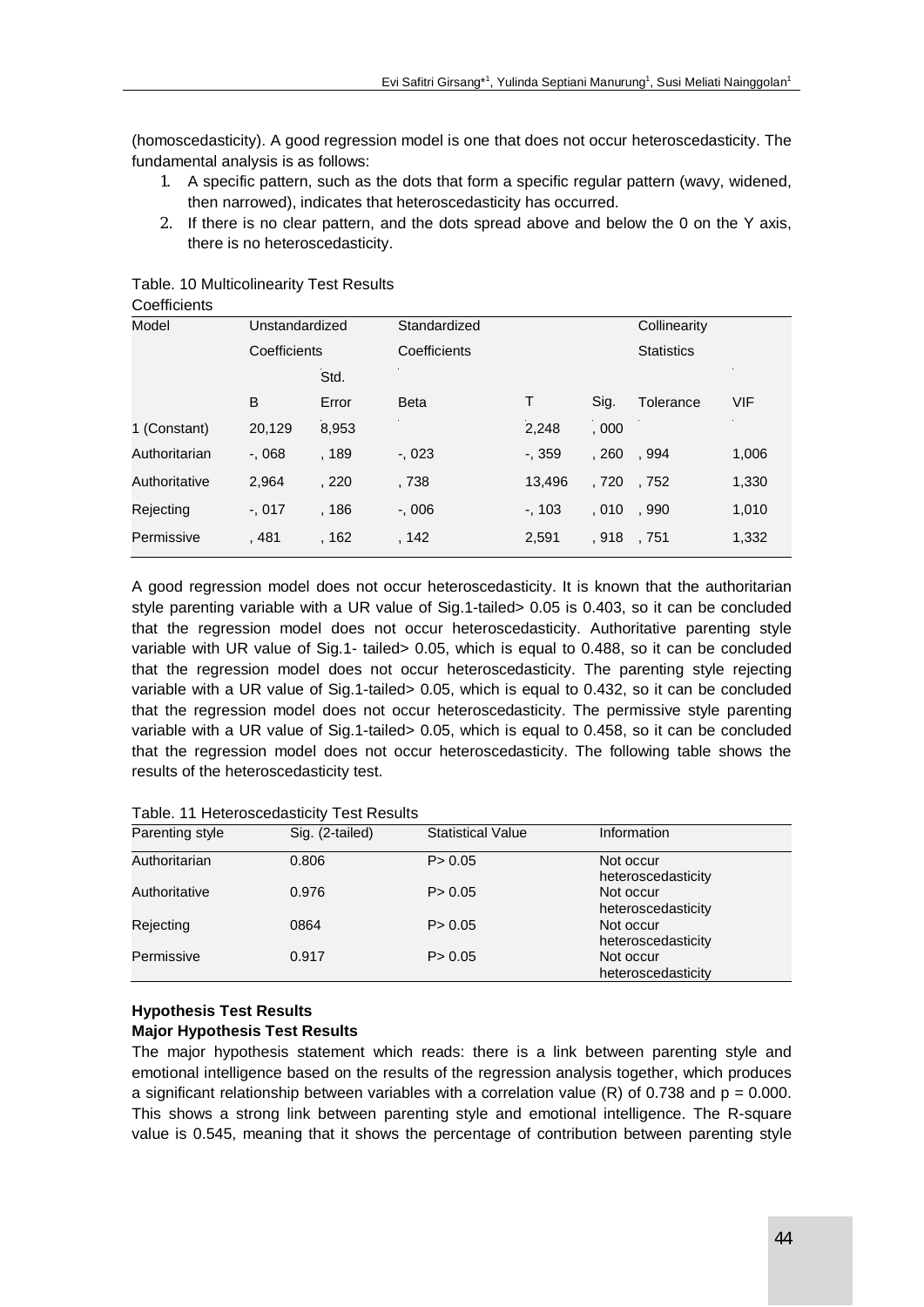and emotional intelligence of 54.5%. The direction of the relationship shows that the more advanced the parenting style is, the emotional intelligence of the child will increase, as well as inversely. The following is a table of 12 major hypothesis test results.

Table. 12 Major Hypothesis Test Results

| <b>Model Summary</b> |      |          |                          |                            |
|----------------------|------|----------|--------------------------|----------------------------|
| Model                |      | R Square | <b>Adjusted R Square</b> | Std. Error of the Estimate |
| dimension0 1         | 738a | 545      | 533                      | 5.957                      |

#### **Minor Hypothesis Test Results**

#### Table. 13 Minor Hypothesis Test

| Variable                               | Sig.  | <b>Partial Correlation</b> |
|----------------------------------------|-------|----------------------------|
| Authoritarian- Emotional Intelligence  | 0.260 | 0.029                      |
| Authoritative - Emotional Intelligence | 0720  | 0.736                      |
| Rejecting-emotional intelligence       | 0.010 | $-0.008$                   |
| Permissive - Emotional Intelligence    | 0.918 | 0.204                      |

Based on the little hypothetical test table above, the following is an explanation:

- 1. The first minor hypothesis is rejected, which means that there is no correlation between authoritarian parenting style and emotional intelligence, which is indicated by a significant value of  $p = 0.260$  ( $p > 0.05$ ) with  $r = 0.029$
- 2. The second hypothesis is rejected, which means no correlation between the authoritative parenting style and emotional intelligence, indicated by a significant value of  $p = 0.720$  (p> 0.05) with  $r = 0.736$ .
- 3. The third hypothesis is accepted, which means a negative relationship between parenting style rejecting and emotional intelligence, which is indicated by a significant value of  $p =$ 0.010 ( $p$  < 0.05) with  $r = -0.008$ .
- 4. The fourth hypothesis is rejected, which means no relationship between the permissive parenting style and emotional intelligence, indicated by a significant value of  $p = 0.918$  ( $p >$ 0.05) with  $r = 0.204$ .

From the results of research conducted on the students of SMA Santo Thomas 2 Medan, as many as 159 students, based on the results of the significant hypothesis test, it was found that there was a significant relationship between the two variables with a correlation value (R) of  $0.738$  and  $p = 0.000$ . This study's results are also supported by research results Taryono (2016), which states that there is a link between parenting style parents with emotional intelligence.

From the results of the minor hypothesis test conducted, it can be seen that the hypothesis is rejected between authoritarian parenting style and emotional intelligence, which is indicated by a significance value of  $p = 0.260$  ( $p > 0.05$ ) with a correlation of r of 0.029. The results of this study are supported by research Chandri, et al. (2014), which explains that there is no relationship between parenting style with children's emotional intelligence with a significant value of 0.060 (p> 0.05). Based on the second minor hypothesis test results, it was found that the hypothesis is rejected, which means that there is no significant relationship between the authoritative parenting style and emotional intelligence with a value of  $p = 0.720$  ( $p > 0.05$ ) and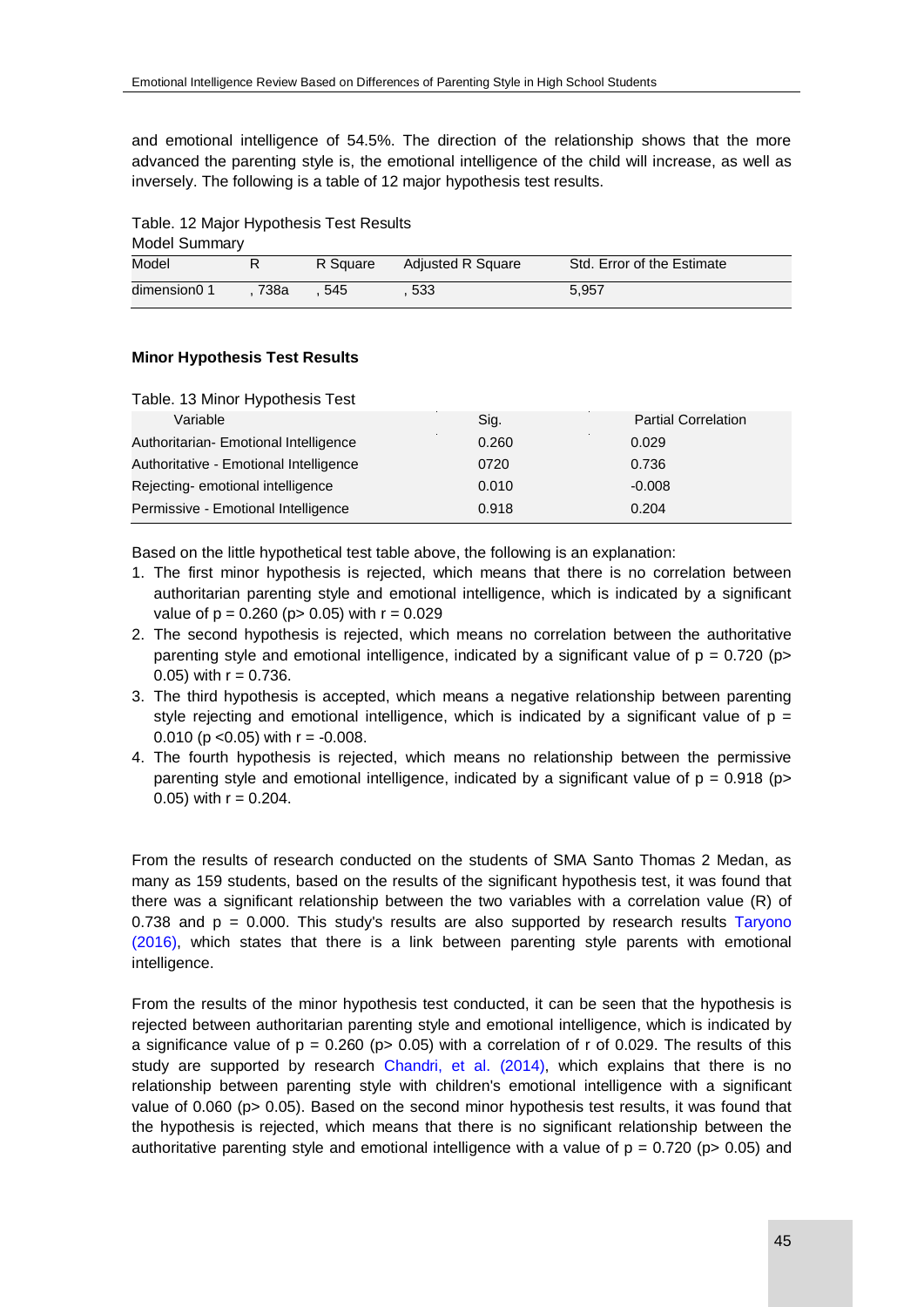an R-value of 0.736. This study's results are also supported by research conducted by (Rachmawati & Nurmawati, 2014), who concluded that there is no relationship between the authoritative parenting style on emotional intelligence and that shown by a correlation (R) of 0.720. This means that if the authoritative parenting style increases, emotional intelligence will increase and be inversely proportional.

From the results of the third minor hypothesis test, it can be seen that the hypothesis is accepted, which means that there is a negative relationship between parenting style rejecting and emotional intelligence, which is indicated by a significance value of  $p = 0.010$  ( $p < 0.05$ ), the correlation r is -0.006. The results of this study are supported by research conducted by (Matejevic et al., 2014), where they concluded that young people who perceive their parents' parenting style rejecting show behavior that reflects negative emotions, namely engaging in the use of illegal substances. Likewise, the results of the fourth minor hypothesis test, in permissive parenting style with emotional intelligence, show that the hypothesis is rejected, which means that there is no relationship between permissive parenting style and emotional intelligence, which is indicated by a significance value of  $p = 0.918$  ( $p > 0.05$ ) correlation r amounting to 0.141. This study's results are supported by research conducted by Chandra et al. (2014), which also states that there is no link between parenting style and emotional intelligence in children.

From the results of interviews conducted by researchers with students who have cases at school, information is obtained that they are allowed to do anything at home without good control, are not given enough attention, and they are always punished and urged to follow their parents' wishes. Some of the students interviewed also said they had difficulties in establishing interactions with other people. Where they need a long time to be close and trust their friends, this can be seen when a friend asks to hang out with other friends, and they feel strange and uncomfortable, so they prefer to go to the library or stay quiet in class. They also said that they were very easily offended by what their friends said when joking, which causes them to get angry and sometimes to scold their friends. One student also said that he was once summoned by the teacher to the office for fighting in the classroom. From the results of the interview above, the conclusion is that parenting style is one of the factors that affect students' emotional intelligence. These attitudes show how their emotional intelligence condition is related to the parenting style applied by their parents.

# **Conclusion**

From the results of the research conducted, the following conclusions can be drawn: The results of the regression analysis on the major hypothesis prove that there is a relationship between parenting style and emotional intelligence with a significant value between variables that have a correlation (R) of 0.738 and  $p = 0.000$  and the value of Adjusted R Square = 0.533. The regression analysis results in the minor analysis prove no relationship between authoritarian parenting style and emotional intelligence, which is indicated by a significant value of  $p = 0.206$ and r of 0.029. There is no correlation between the authoritative parenting style and emotional intelligence, indicated by a significance value of  $p = 0.720$  and r of 0.029. There is a negative relationship between parenting style rejecting and emotional intelligence, indicated by a significance value of  $p = 0.010$  and r of -0.008. There is no correlation between the permissive parenting style and emotional intelligence, indicated by a significant value of  $p = 0.918$  and r of 0.204. Some suggestions can be given to students to remain obedient to their parents, and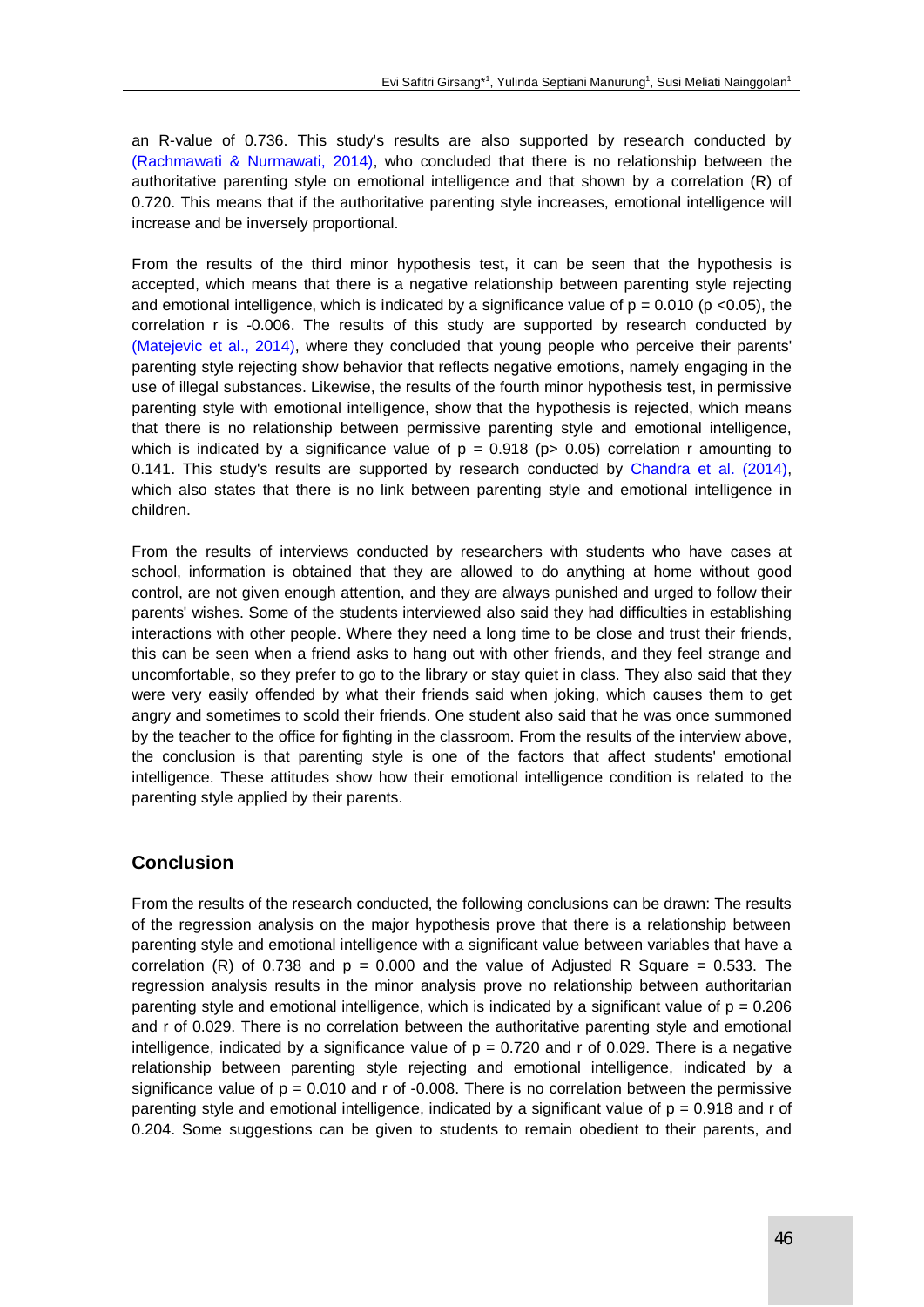students can condition their emotional intelligence from parents who have different parenting styles. Parents should not ignore their children too much. Teachers at SMA Santo Thomas 2 Medan are expected to add material about parenting style and self-identity to young children during parent meetings at school. So that parents can anticipate the symptoms that can arise from each parenting style that is applied so that parents can manage emotional intelligence in children optimally.

# **Funding**

The authors have no funding to report.

#### **Acknowledgments**

The authors have no support to report.

# **References**

Ali, M. (2016). *Psikologi anak mudaperkembangan peserta didik*. Jakarta: Bumi Aksara.

- Asyik, F. M., Ismanto, A.Y., & Babakal, A. (2015). kaitan *parenting style* orang tua dengan kecerdasan emosional pada anak usia anak mudadi kelurahan soasio kota tidore kepulauan. *e-journal Keperawatan*. 3(2)*.*
- Chandri, D, M., Marwawi., & Yuniarni, D. (2014). Pengaruh *parenting style* orang tua terhadap kecerdasan emosional anak usia 5-6 tahun. *Jurnal Program Studi Pendidikan Guru.*
- Fahrurrozi., & Ali, M. (2014). Pengaruh pbm dalam setting pembelajaran kooperatif tipe stad dan gi terhadap prestasi belajar dan kecerdasan emosional siswa. *Jurnal Riset Pendidikan Matematika*. 1(1), 6. <https://doi.org/10.21831/jrpm.v1i1.2653>
- Farid, M., & Hidayati, B. K. (2016). Konsep diri, adversity quotient dan penyesuaian diri pada remaja*. Jurna Psikologi Indonesia.* 5(2), 138. <https://doi.org/10.22219/jipt.v5i2.4559>
- Fitriani, L. (2015). Peran *parenting style* orang tua dalam mengembangkan kecerdasan emosi anak*. Lentera*, 18(1).
- Goleman, D. (2015). *Emotional Intelligence*.New York: Bantam
- Hidayah, R., Yunita,E. & Utami, YW. (2013). kaitan *parenting style* orang tua dengan kecerdasan emosional anak usia prasekolah (4-6 tahun) di tk senaputra kota malang. *Jurnal ilmu keperawatan* universitas brawijaya malang.
- Hm, M. E. (2016). Mengelola kecerdasan emosi. *Jurnal Ilmu Keguruan, 2, (2),* 2-3.
- Jahja & Yudrik. (2011). *Psikologi Perkembangan*. Jakarta: Kencan Kementrian Kesehatan RI. (2013). Infodatin Penyalahgunaan Narkoba. Diperoleh tanggal 29 Desember 2017 dari <http://www.depkes.go.id/>
- KPAI. (14 Mei 2014). Tawuran Pelajar Memprihatinkan Dunia Pendidikan. Diperoleh tanggal 23 Desember 2017 dari <http://www.kpai.go.id/>